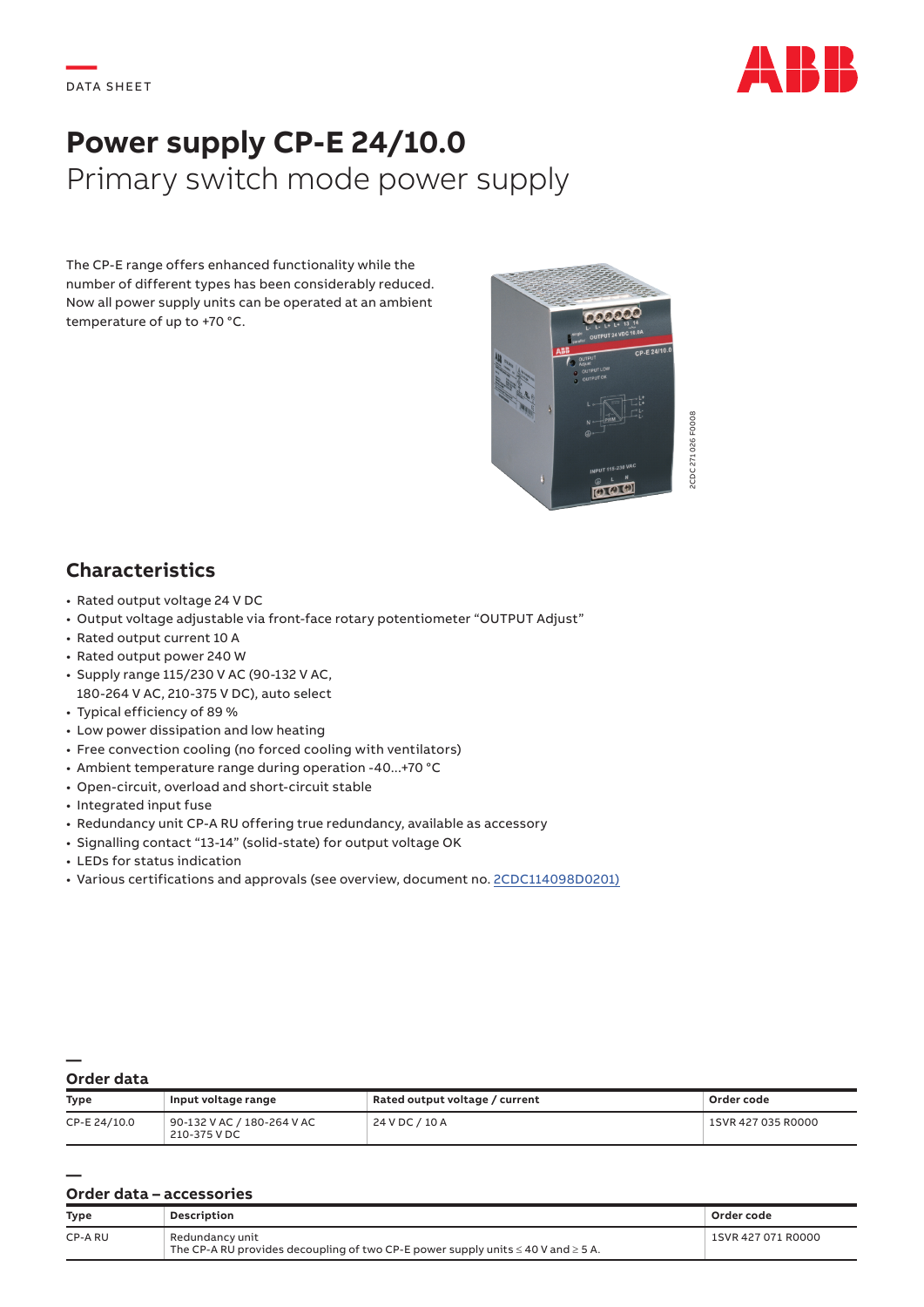## **Functions**



## **Application**

The primary switch mode power supply offers two voltage input ranges. This enables the supply with AC or DC. Furthermore it is equipped with two generous capacitors, which ensure mains buffering of at least 30 ms (at 230 V AC). That is why the devices can be used worldwide also in high fluctuating networks and battery-powered plants.

## **Operating mode**

By means of the potentiometer "OUTPUT Adjust" the output voltage can be adjusted within a range of 22.5 to 28.5 V DC. Thus, the power supply can be optimally adapted to the application, e.g. compensating the voltage drop caused by a long line length.

The green LED "OUTPUT OK" is lightening during proper operation.

The red LED "OUTPUT LOW" is lightening when the output voltage is too low.

Switch "single/parallel" for selection of single or parallel operation.

Signalling contact 13-14 (max. 60 V DC / 0.3 A) is ON when the output voltage is more than 75 %.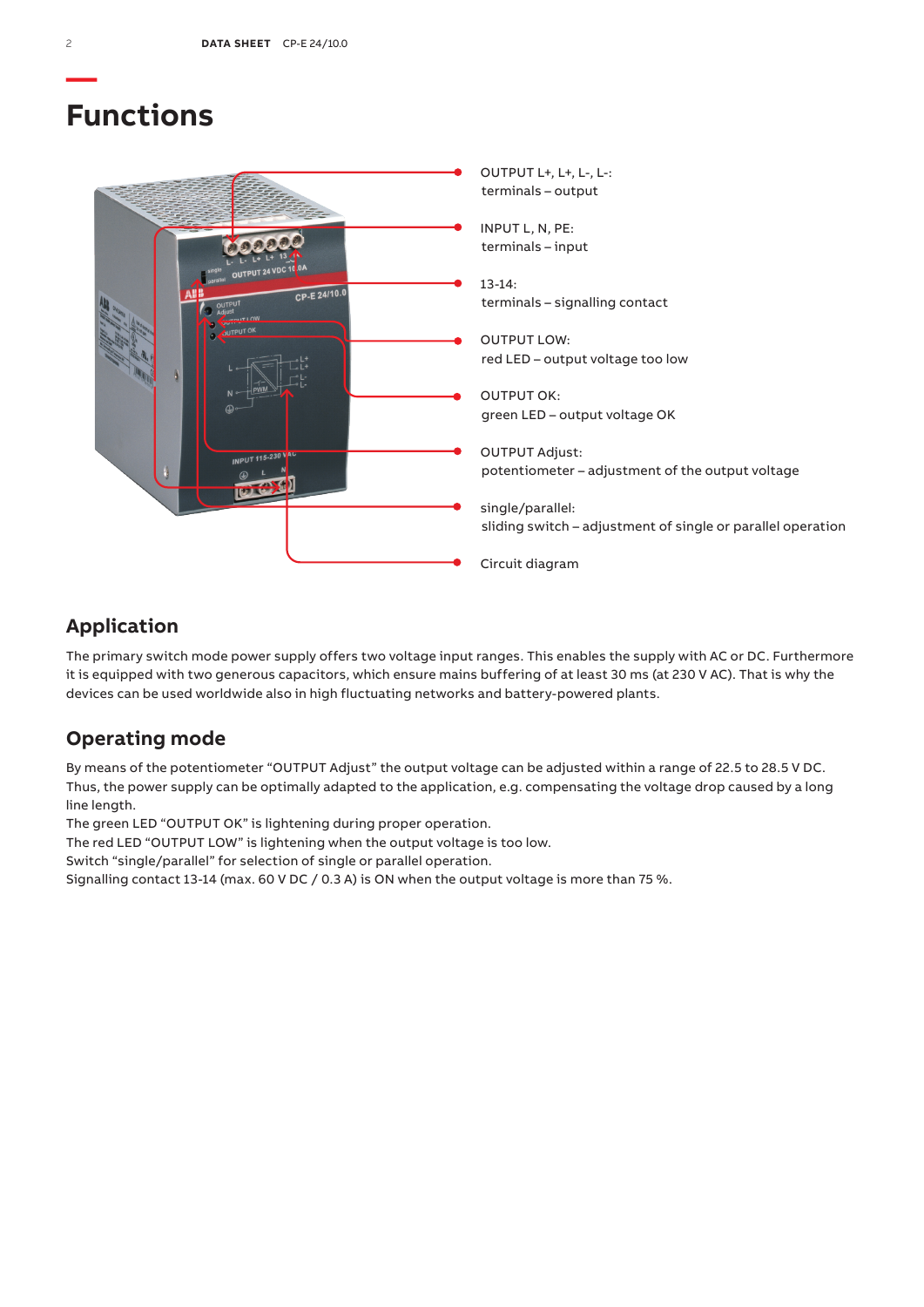# **Installation**

## **Mounting**

The switch mode power supply can be snapped on a DIN rail according to IEC/EN 60715 as shown in the accompanying picture. For that the device is set with its mounting rail slide on the upper edge of the mounting rail and locked by lifting it downwards.



## **Demounting**

Remove the switch mode power supply as shown in the accompanying picture. For that the latching lever is pulled downwards by means of the screwdriver. Alternatively you can press the unlock button to release the device. Then in both cases the device can be unhinged from the mounting rail edge and removed.



## **Mounting position**

The devices have to be mounted horizontally with the input terminals on the bottom. In order to ensure a sufficient convection, the minimum distance to other modules should not be less than 25 mm in vertical and horizontal direction.

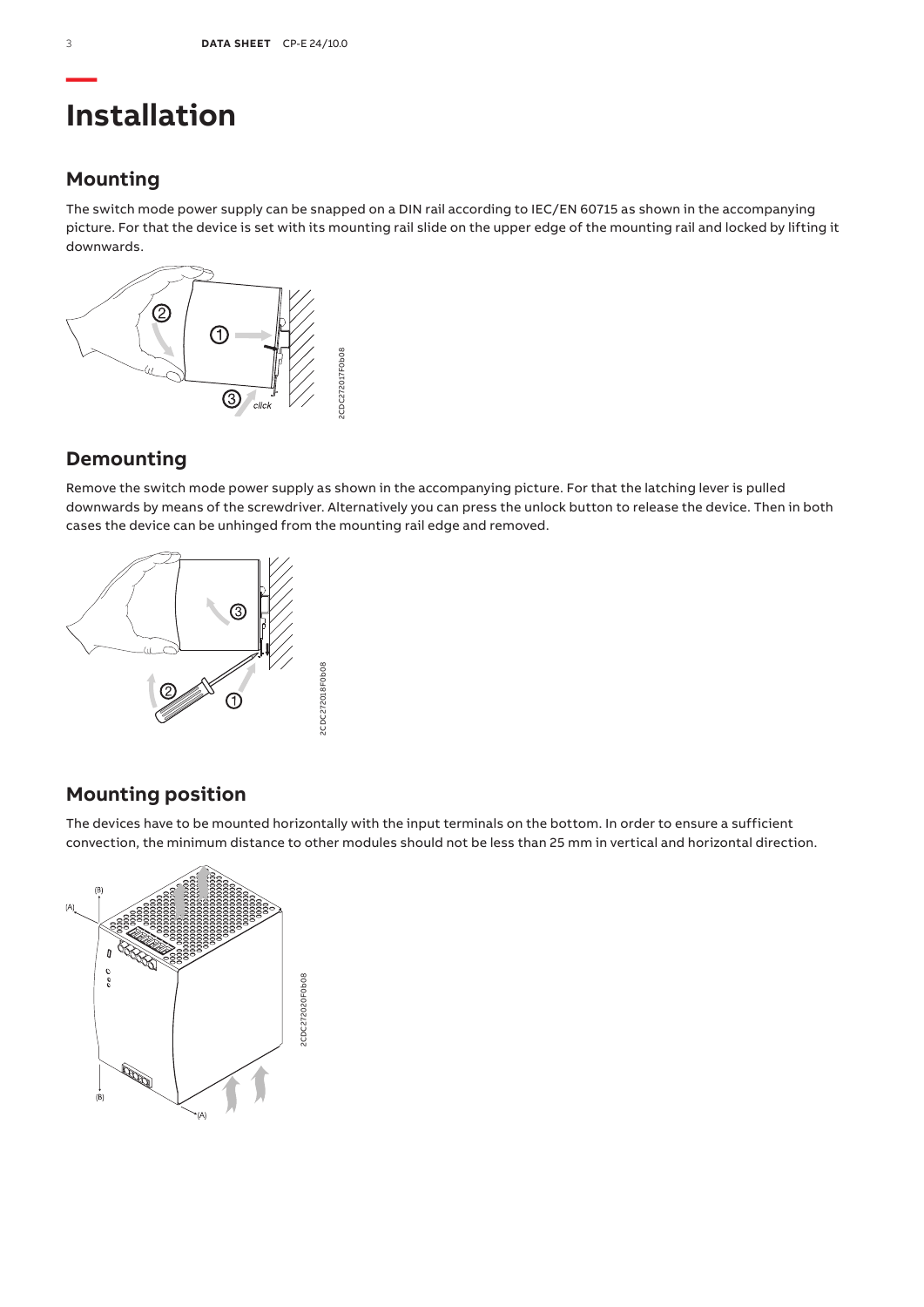# **Electrical connection**

Connect the input terminals L and N. The protective earth conductor PE must be connected. The installation must be executed acc. to EN 62368-1, provide a suitable disconnecting device (e. g. line protection switch) in the supply line. The input side is protected by an internal input fuse.

Rate the lines for the maximum output current (considering the short-circuit current) or provide a separate fuse protection. We recommend to choose the cable section as large as possible in order to minimize voltage drops. Observe the polarity. The device is overload, short-circuit and open-circuit proof. The secondary side of the power supply unit is electrically isolated from the input and internally not earthed (SELV) and can therefore be earthed by the user according to the needs with L+ or L- (PELV).

## **Connection diagram**

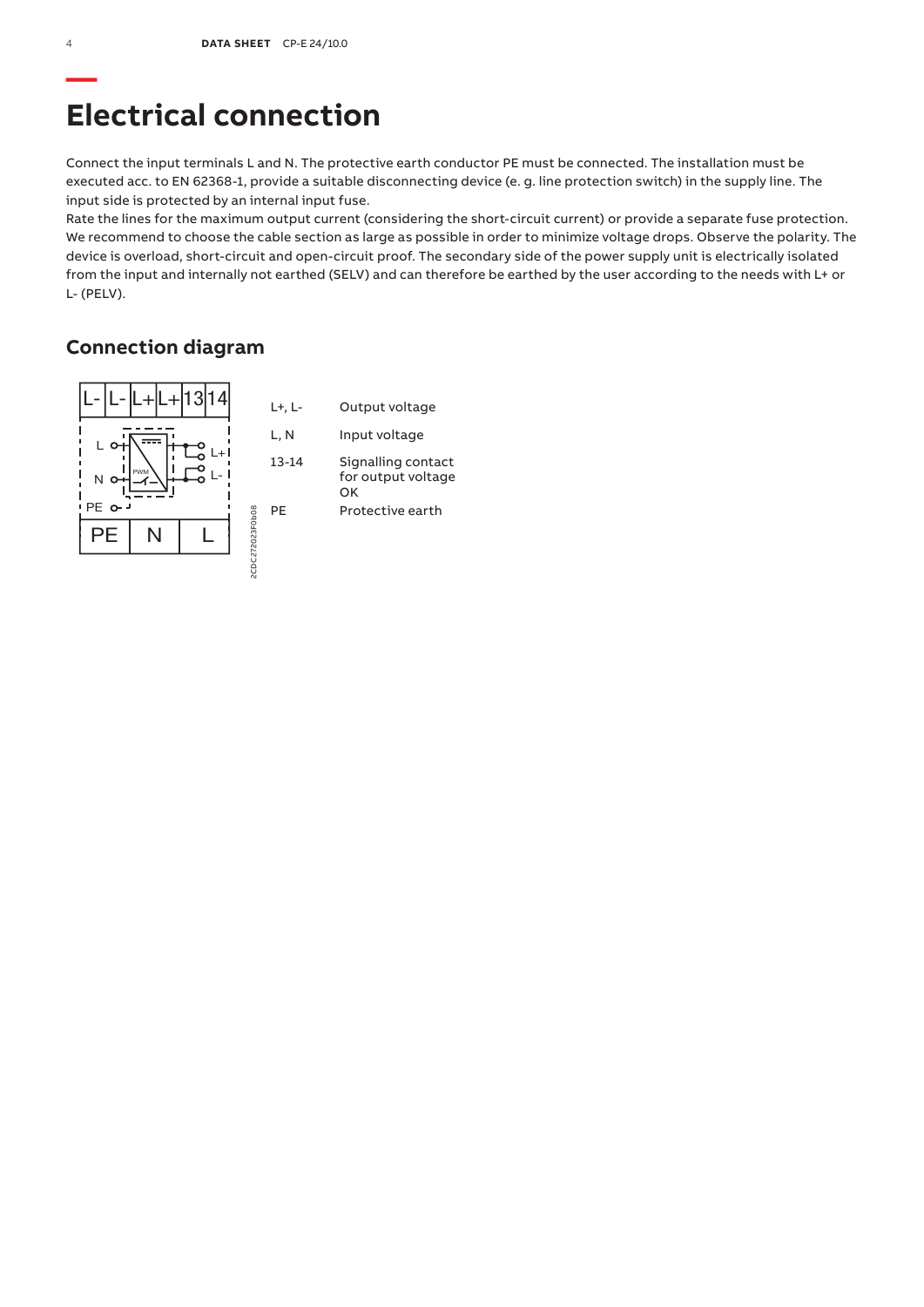# **— Safety instructions and warnings**



### **In operation pay attention to:**

- Do not modify the installation (primary and secondary side)! High current! Risk of electric arcs and electric shock (danger to life)!
	- Risk of burns: Depending on the operation conditions the housing can become hot.
- The device contains no user serviceable parts. In any case of device malfunction please send the unit back to manufacturer.

The device must be installed by qualified persons only and in accordance with the specific national regulations (e. g. VDE, etc.).

The CP-E power supplies are chassis-mounted units. It is maintenance-free and does not contain any integral setting elements and should therefore not be opened.



- Read the operating and installation instructions carefully and completely!
- Disconnect the system from the supply network and protect against switching on!



### **CAUTION**

Improper installation/operation may impair safety of personnel and cause operational difficulties or destruction of the unit.



### **WARNING**

### **Before start of operation the following must be ensured:**

- Connection to mains or DC supply according to the specific national regulations for class of protection I. Power supply cables and unit must be sufficiently fused. A disconnecting device has to be provided for the end product to disengage unit and supply cables from supply mains if required.
- Rate the output lines for the output current of the power supply and connect them with the correct polarity.
- In order to ensure sufficient convection the distance to the other devices has to be considered.



#### **WARNING Danger to life!**

### Never carry out work when voltage is present. The power supply contains components with high stored energy and circuits with high voltage! Do not introduce any objects into the unit and do not open the unit. With some units of this range the output is capable of providing hazardous energy. Ensure that the service personnel is protected against inadvertent contact with parts carrying energy. If the internal fuse is blown most probably the device is defect. In this case an examination of the device by the manufacturer is necessary.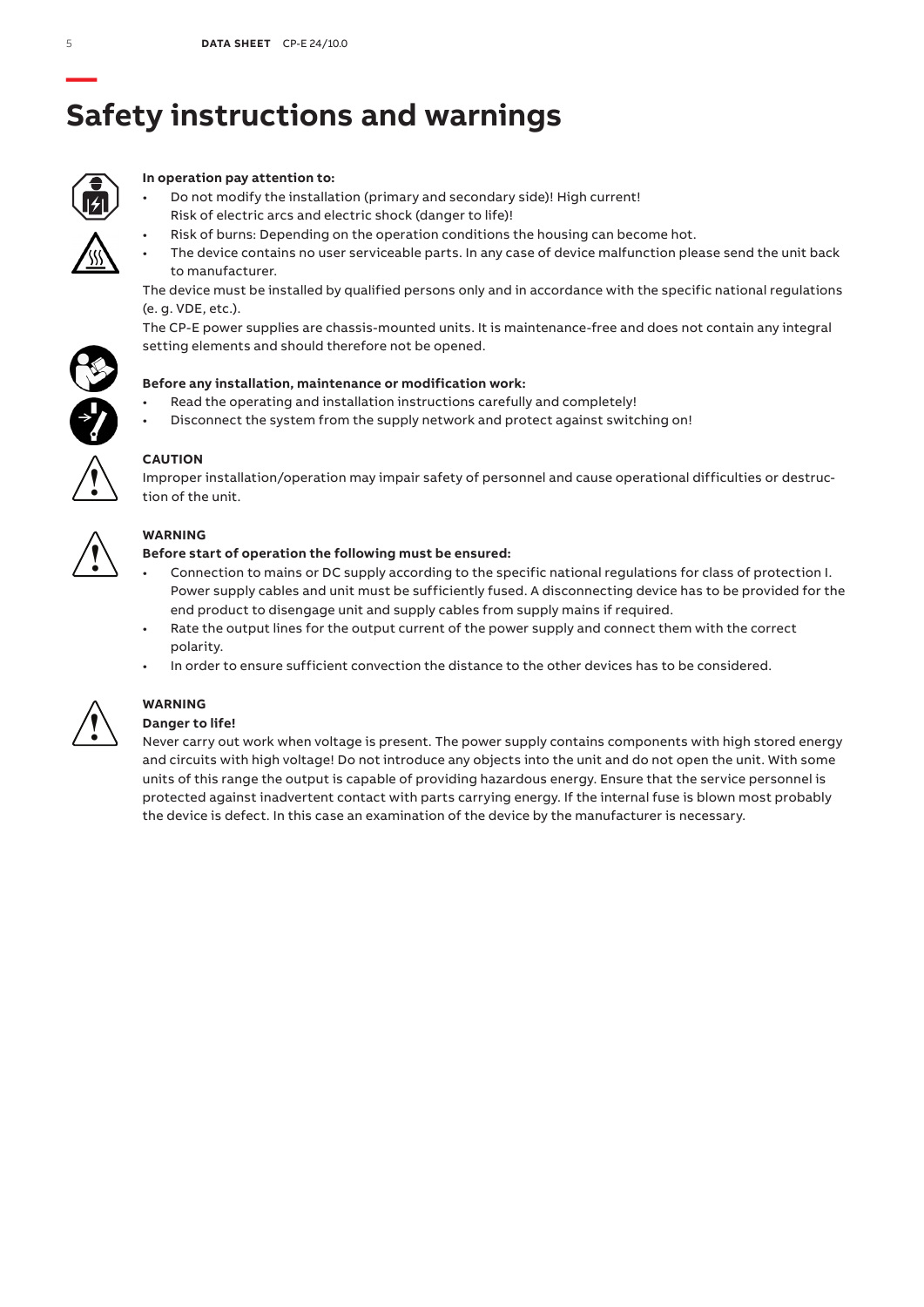# **Technical data**

Data at  $T_a$  = 25 °C, U<sub>in</sub> = 230 V AC and rated values, unless otherwise indicated

### **Input circuits**

| <b>Supply circuits</b>              |                |                               |
|-------------------------------------|----------------|-------------------------------|
| Rated input voltage U <sub>in</sub> | L, N           | 115 / 230 V AC<br>auto select |
| Input voltage range                 | AC             | 90-132 V, 180-264 V           |
|                                     | DC.            | 210-375V                      |
| Frequency range                     | AC             | 47-63 Hz                      |
| Typical input current               | at 115 V AC    | 4 A                           |
|                                     | at 230 V AC    | 1.55A                         |
| Typical power consumption           |                | 270 W                         |
| Inrush current limiting             | at 115 V AC    | 30 A (max. 5 ms)              |
|                                     | at 230 V AC    | 60 A (max. 5 ms)              |
| Discharge current                   | input / output | 0.25mA                        |
|                                     | input / PE     | 3.5 <sub>m</sub> A            |
| Power failure buffering time        | at 115 V AC    | min.25 ms                     |
|                                     | at 230 V AC    | min.30 ms                     |
| Internal input fuse                 |                | 6.3 A slow-acting / 250 V AC  |
| Power factor correction (PFC)       |                | yes, passive, 0.75            |

#### **— User interface**

| Indication of operational states |                      |                           |
|----------------------------------|----------------------|---------------------------|
| Output voltage                   | OUTPUT OK: green LED | L: output voltage OK      |
|                                  | OUTPUT LOW: red LED  | L: output voltage too low |

#### **Output circuit**

**—**

| Rated output voltage                                    | L+, L+, L-, L-                                             | 24 V DC                                                                            |
|---------------------------------------------------------|------------------------------------------------------------|------------------------------------------------------------------------------------|
| Tolerance of the output voltage                         |                                                            | $0+1$ %                                                                            |
| Adjustment range of the output voltage                  |                                                            | 22.5-28.5 V DC                                                                     |
| Rated output power                                      |                                                            | 240 W                                                                              |
| Rated output current I,                                 | $T_a \leq 60 °C$                                           | 10 A                                                                               |
| Derating of the output current                          | 60 °C < $T_a \le 70$ °C                                    | $2.5\%$ /°C                                                                        |
| Signalling contact for output voltage OK                | $13 - 14$                                                  | solid-state (max. 60 V DC, 0.3 A)                                                  |
| Minimum fuse rating to achieve short-circuit protection | 13-14                                                      | $\geq$ 60 V DC, $\leq$ 0.3 A fast-acting                                           |
| Maximum deviation with                                  | load change statical                                       | ±1 % (single mode)<br>±5 % (parallel mode)                                         |
|                                                         | change of output voltage within the<br>input voltage range | ±0.5%                                                                              |
| Control time                                            |                                                            | < 2 ms                                                                             |
| Starting time after applying<br>the supply voltage      | at I.                                                      | 2.5 s (at -40 °C / 90 V AC, starting time >2.5 s has to be<br>expected)            |
|                                                         | with 7000 µF                                               | 2.5s                                                                               |
| Rise time                                               | at I.                                                      | max. 150 ms                                                                        |
|                                                         | with 7000 µF                                               | max. 500 ms                                                                        |
| Fall time                                               |                                                            | max. 150 ms                                                                        |
| Residual ripple and switching peaks                     | $BW = 20 MHz$                                              | $100 \text{ mV}$                                                                   |
| Parallel connection                                     |                                                            | configurable, to increase power, up to 3 devices,<br>min. $0.1 I_r - max. 0.9 I_r$ |
| Series connection                                       |                                                            | yes, to increase voltage, max. 2 devices                                           |
| Resistance to reverse feed                              |                                                            | max. 35 V DC                                                                       |

**—**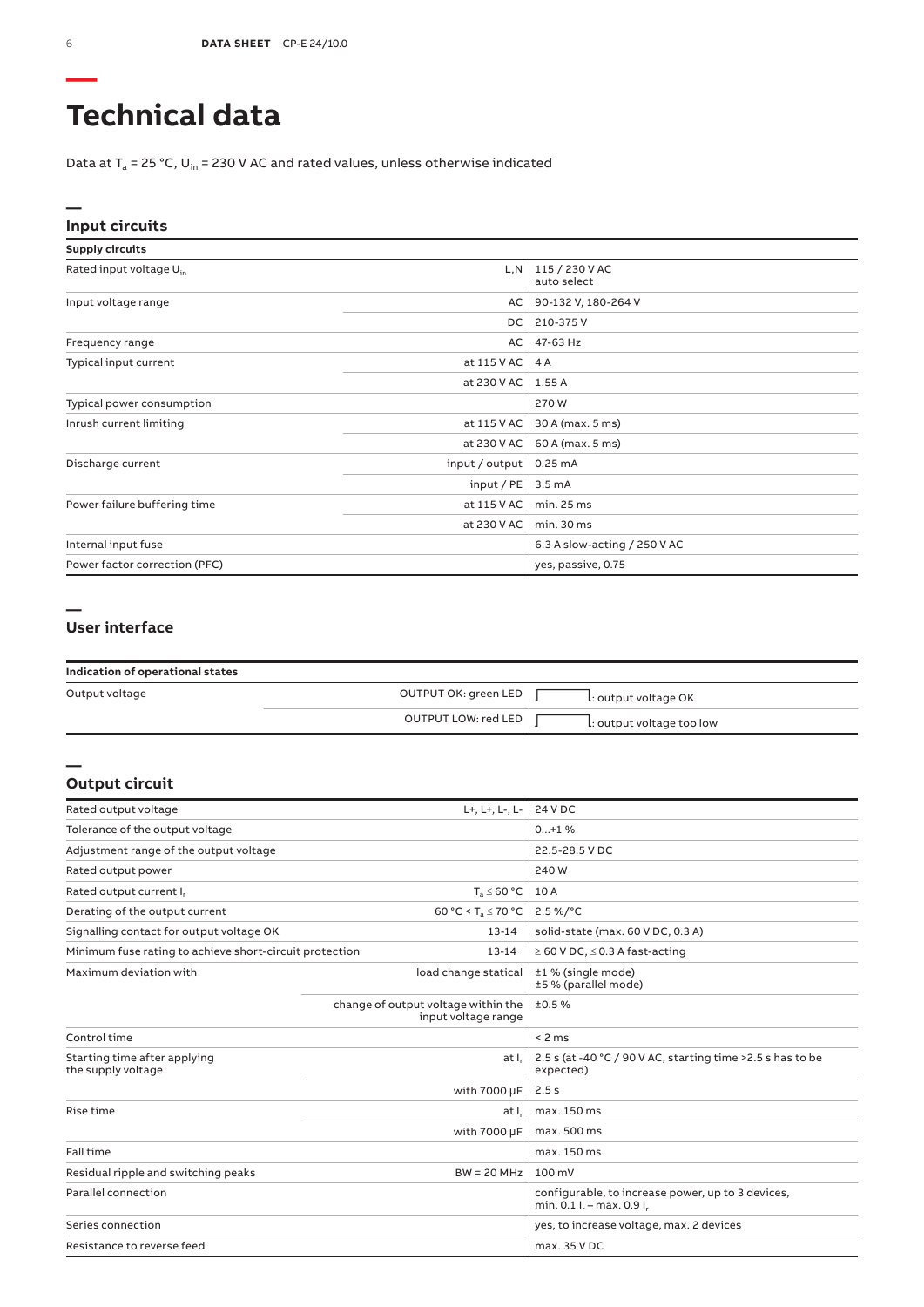#### **Output circuit – no-load, overload and short-circuit behaviour**

| Characteristic curve of output | U/I characteristic curve                |
|--------------------------------|-----------------------------------------|
| Short-circuit protection       | continuous short-circuit proof          |
| Short-circuit behaviour        | continuation with output power limiting |
| Overload protection            | output power limiting                   |
| No-load protection             | continuous no-load stability            |
| Starting of capacitive loads   | 7000 µF                                 |

#### **—**

#### **General data**

| Power dissipation                    |                       | typ. 35 W                                                            |
|--------------------------------------|-----------------------|----------------------------------------------------------------------|
| Efficiency                           |                       | typ. 89 %                                                            |
| Duty time                            |                       | 100%                                                                 |
| Dimensions ( $W \times H \times D$ ) |                       | 83 x 123.6 x 123.6 mm<br>$(3.27 \times 4.87 \times 4.87 \text{ in})$ |
| Weight                               |                       | 1.334 kg (2.941 lb)                                                  |
| Material of housing                  |                       | metal                                                                |
| Mounting                             |                       | DIN rail (IEC/EN 60715), snap-on mounting without any tool           |
| Mounting position                    |                       | horizontal                                                           |
| Minimum distance to other units      | horizontal / vertical | 25 mm / 25 mm (0.98 in / 0.98 in)                                    |
| Degree of protection                 | housing / terminals   | IP20 / IP20                                                          |
| <b>Protection class</b>              |                       |                                                                      |

**—**

### **Electrical connection – input circuit / output circuit**

| Connecting capacity | fine-strand with wire end ferrule $\vert$ 0.2-4 mm <sup>2</sup> (24-11 AWG) |                                        |
|---------------------|-----------------------------------------------------------------------------|----------------------------------------|
|                     | fine-strand without wire end ferrule                                        |                                        |
|                     | rigid                                                                       | 0.2-6 mm <sup>2</sup> (24-10 AWG       |
| Stripping length    |                                                                             | 8 mm (0.31 in)                         |
| Tightening torque   |                                                                             | 1.0 Nm (9 lb.in) / 0.62 Nm (5.5 lb.in) |

#### **— Environmental data**

| Ambient temperature range                 |            | operation   -40+70 °C (-40+158 °F)                             |
|-------------------------------------------|------------|----------------------------------------------------------------|
|                                           | rated load | $-40+60 °C (-40+140 °F)$                                       |
|                                           | storage    | $-40+85 °C (-40+185 °F)$                                       |
| Damp heat                                 |            | 95 % RH, without condensation                                  |
| Vibration (sinusoidal) (IEC/EN 60068-2-6) |            | 10-500 Hz, 2 G, along X, Y, Z each axis, 60 min, for each axis |
| Shock (half-sine) (IEC/EN 60068-2-27)     |            | 15 G, 11 ms, 3 axis, 6 faces, 3 times for each face            |

**Isolation data**

| Rated insulation voltage U <sub>i</sub> | input / output $\vert$ 3 kV AC            |                                     |
|-----------------------------------------|-------------------------------------------|-------------------------------------|
|                                         | input / $PE$   1.5 kV AC                  |                                     |
|                                         |                                           | output / PE   0.5 kV AC; 0.71 kV DC |
|                                         | signalling contact / PE $\vert$ 0.5 kV DC |                                     |
| Pollution degree                        |                                           |                                     |
| Overvoltage category                    |                                           | $\mathbf{H}$                        |

**—**

**—**

### **Standards / Directives**

| Standards              | IEC/EN 62368-1     |
|------------------------|--------------------|
| Low Voltage Directive  | 2014/35/EU         |
| Protective low voltage | SELV (IEC 60950-1) |
| <b>EMC Directive</b>   | 2014/30/EU         |
| <b>RoHS Directive</b>  | 2011/65/EU         |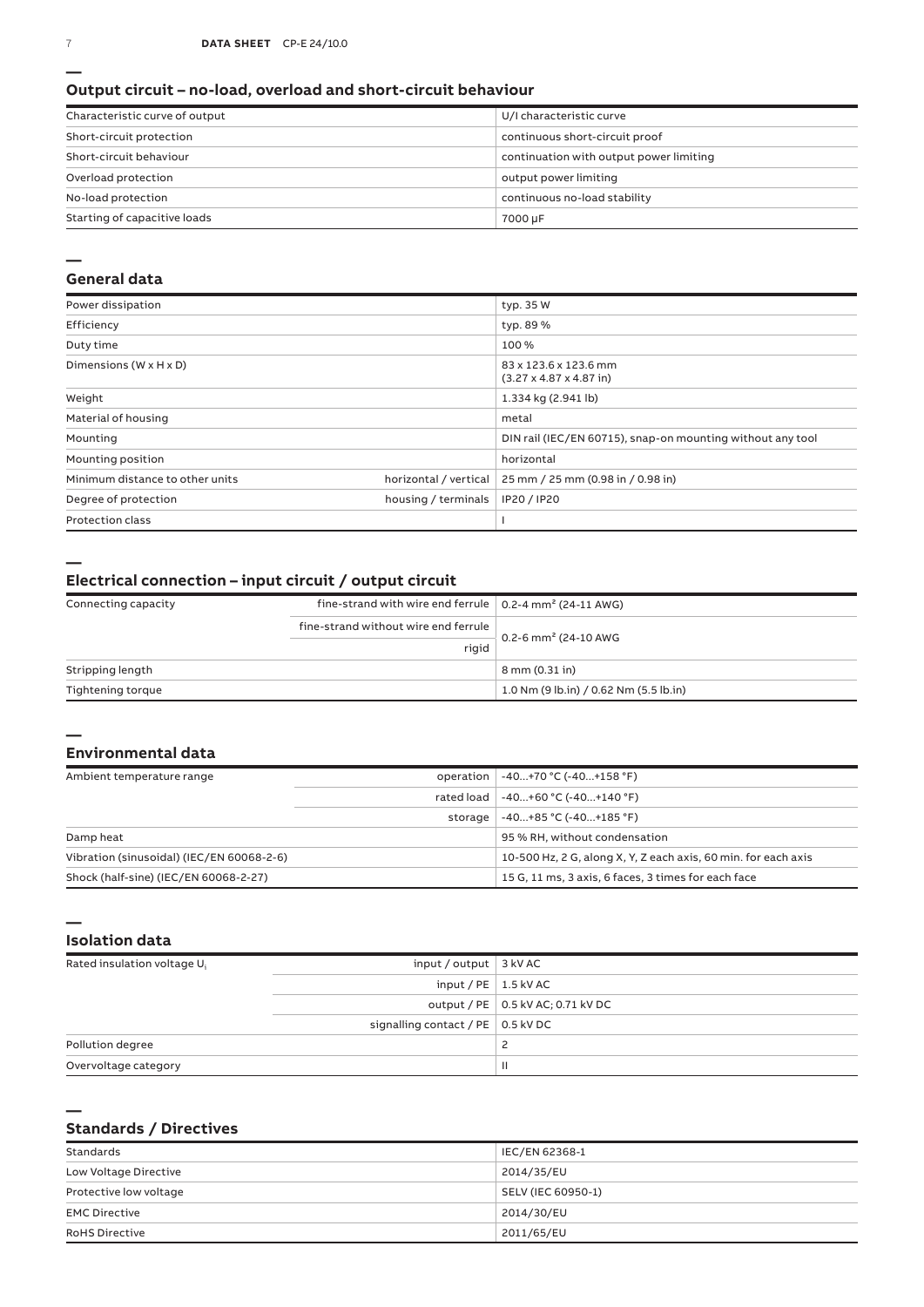### **Electromagnetic compatibility**

| Interference immunity to                                     |                        | IEC/EN 61000-6-2                                                |
|--------------------------------------------------------------|------------------------|-----------------------------------------------------------------|
| electrostatic discharge                                      | IEC/EN 61000-4-2       | Level 4 (air discharge 15 kV / contact discharge 8 kV)          |
| radiated, radio-frequency,<br>electromagnetic field          | IEC/EN 61000-4-3       | Level 3 (10 V/m)                                                |
| electrical fast transient / burst                            | IEC/EN 61000-4-4       | Level 4 (4 kV / 2.5 kHz)                                        |
| surge                                                        | IEC/EN 61000-4-5       | L-L Level 3 (2 kV) / L-PE Level 4 (4 kV)                        |
| conducted disturbances, induced by<br>radio-frequency fields | IEC/EN 61000-4-6       | Level 3 (10 V)                                                  |
| power frequency magnetic fields                              | IEC/EN 61000-4-8       | Level 4 (30 A/m)                                                |
| voltage dips, short interruptions<br>and voltage variations  | IEC/EN 61000-4-11      | dip: >95 % 10 ms / >30 % 500 ms<br>interruptions: >95 % 5000 ms |
| Interference emission                                        |                        | IEC/EN 61000-6-3                                                |
| high-frequency radiated                                      | IEC/CISPR 22, EN 55022 | Class B                                                         |
| high-frequency conducted                                     | IEC/CISPR 22, EN 55022 | Class B                                                         |
| limits for harmonic current emissions                        | IEC/EN 61000-3-2       | Class D                                                         |

# **Technical diagrams**

## **Output behaviour**



**Characteristic curve of output at Ta = 25 °C**

The switch mode power supply CP-E 24/10.0 is able to supply at 24 V DC output voltage and

• at an ambient temperature of:

≤ 60 °C a continuous output current of approx. 10 A

• at ambient temperatures of:

60 °C <  $T_a \le 70$  °C the output power has to be reduced by 2.5 % per °C temperature increase.

If the switch mode power supply is loaded with an output current > 10 A, the operating point is passing through the U/I characteristic curve shown.

**—**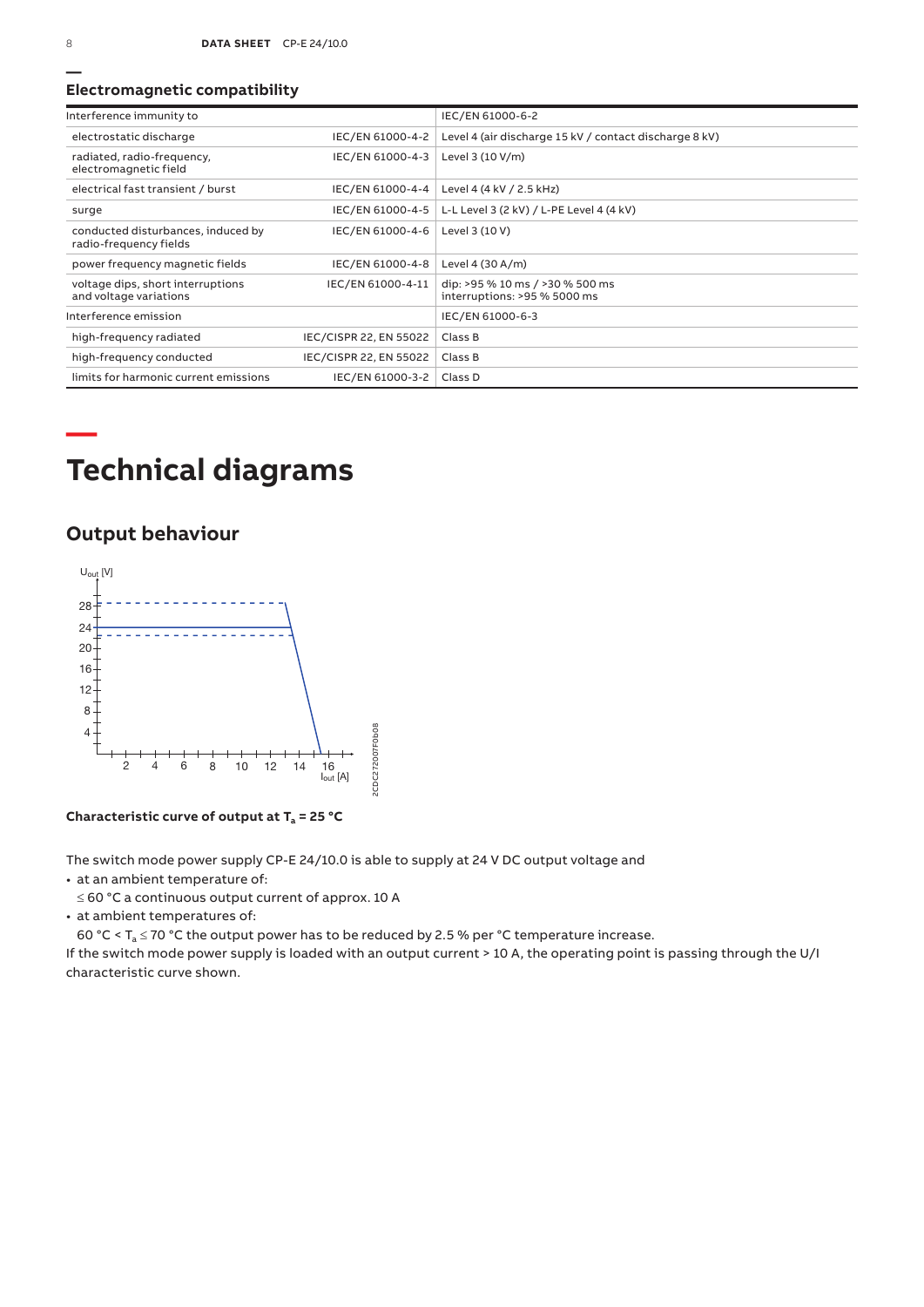## **Temperature behaviour**



**Characteristic curve of temperature at rated load**

# **Dimensions**

in mm [inches]

**—**





## **Dimensions accessories**

in mm [inches]



**CP-A RU**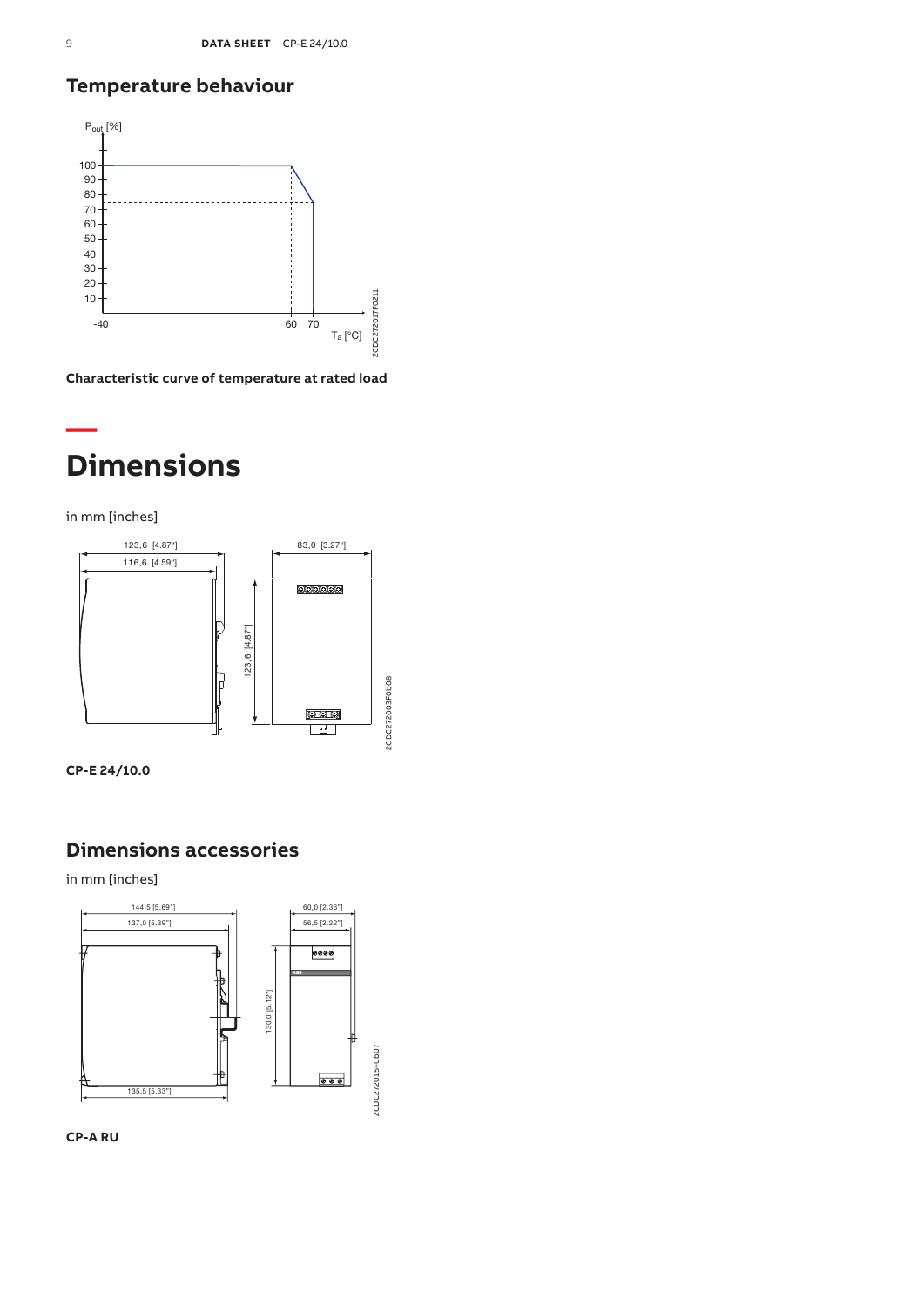# **Further documentation**

| Document title                 | Document type       | Document number    |
|--------------------------------|---------------------|--------------------|
| Electronic Products and Relays | Technical cataloque | 2CDC 110 004 C02xx |
| Power Supply Units             | Application manual  | 2CDC 114 048 M020x |
| Redundancy unit CP-A RU        | Data sheet          | 2CDC 114 036 D0202 |

You can find the documentation on the internet at www.abb.com/lowvoltage -> Automation, control and protection -> Power supplies.

# **— CAD system files**

You can find the CAD files for CAD systems at http://abb-control-products.partcommunity.com -> Low Voltage Products & Systems -> Control Products -> Power Supplies.